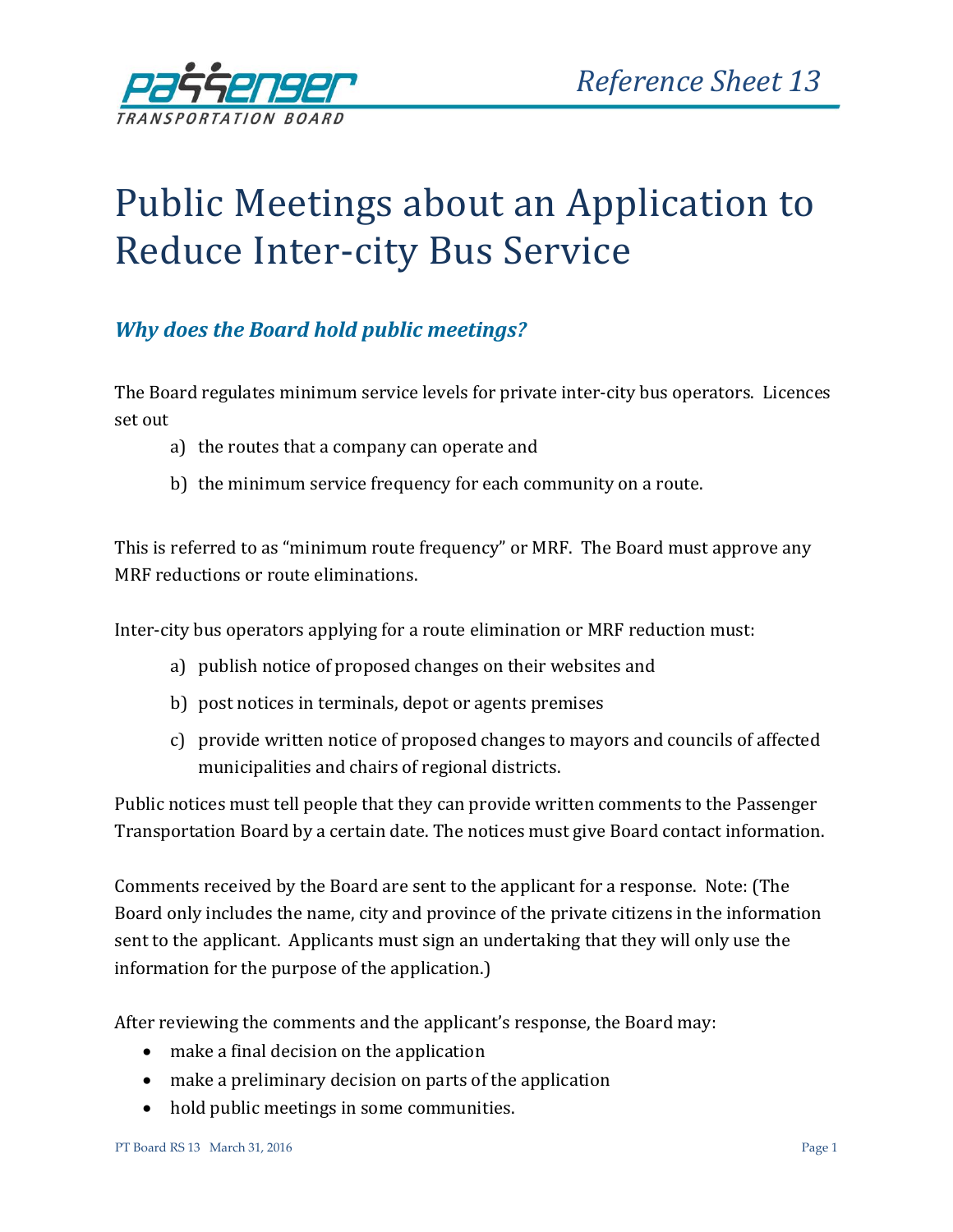The Board considers the content of the comments as well as the number of comments in its decisions. Often, the Board finds detailed comments from individuals about how often they use the service more informative than letters or petitions that only have general information.

## *The Board is holding a public meeting in my area. How do I tell the Board my thoughts?*

If you want to speak at a public meeting, you need to register with the Board office. To register, you must contact the Board. Contact information is as follows:

| <b>Passenger Transportation Board</b> |                   |
|---------------------------------------|-------------------|
| <b>Phone:</b>                         | 250-953-3777      |
| Fax:                                  | 250-953-3788      |
| Email:                                | ptboard@gov.bc.ca |

The Board posts the names of registered speakers on a "speakers list" near the door to the meeting room. This list is posted about 15-30 minutes before the start of the public meeting.

If you are a registered speaker, please come to the start of the meeting. This way you will learn about the format of the meeting. You will also hear a presentation from the applicant.

#### *What is the format for public meetings?*

The public meeting is led by a Board member. This person is the "Chair". Formats may vary from meeting to meeting. However, most follow the format outlined below.

- 1. The Chair starts the meeting by talking about:
	- the purpose of the meeting
	- $\bullet$  the application
	- meeting procedures
	- the Board's decision-making process

The Chair will ask people if they have any questions about the meeting process or procedure.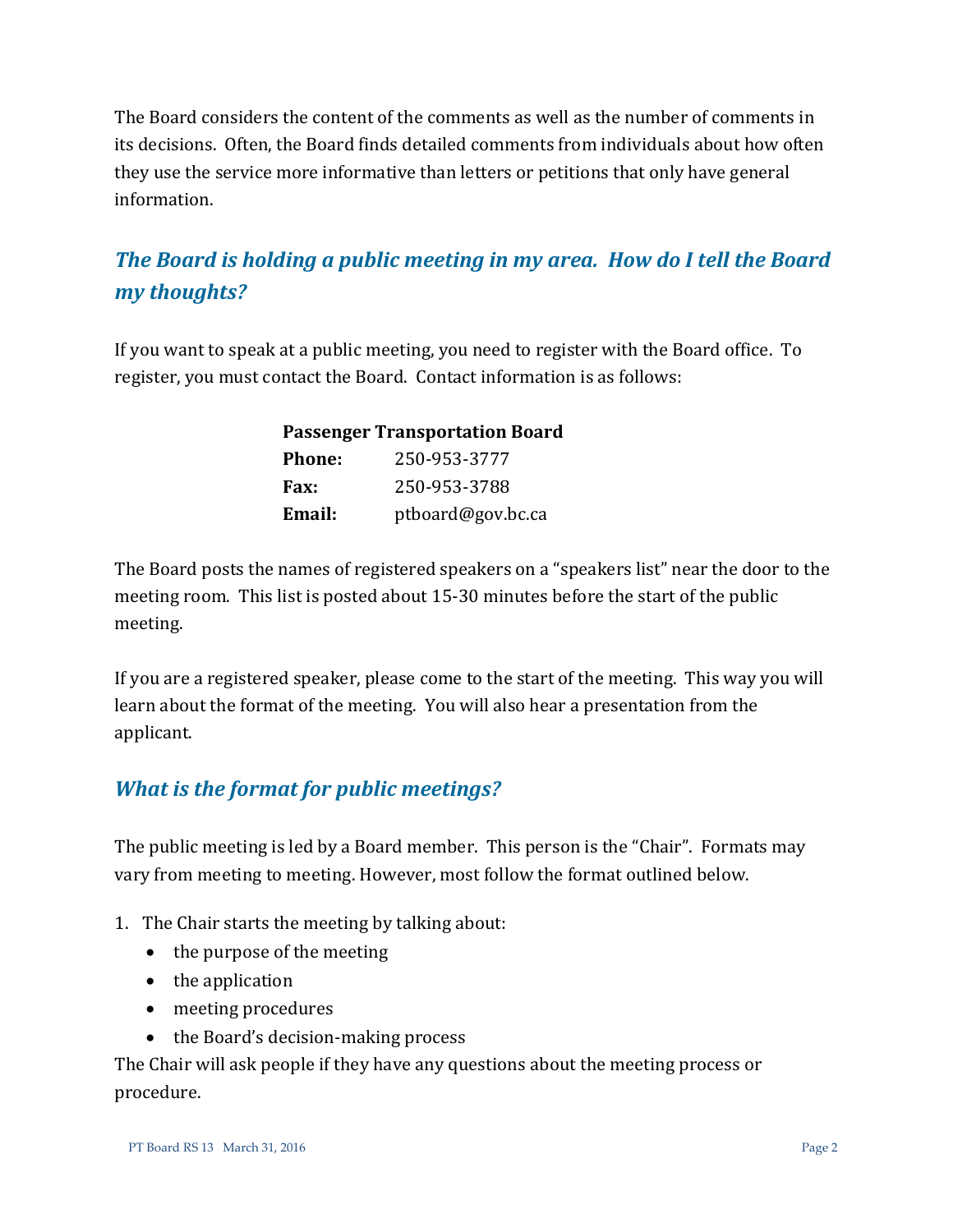- 2. The applicant will make a brief presentation about the change it is seeking.
- 3. The Hearing Officer will call speakers in the order listed on the speakers list.
	- Testimony will not be sworn testimony. Speakers will not be subject to cross examination. However, the applicant may be permitted to ask one or two questions of a speaker.
	- Speakers are encouraged to tell the Board how often they use the bus and how the changes could affect them.
	- If a speaker brings a written statement, this may be left with the Hearing Officer. A copy would be given to the applicant. (Speakers should bring two or three copies.)
	- A speaker at a public meeting does not become a "party" to the application.
- 4. The applicant will be allowed to make a brief closing statement to the public.
	- The Board may allow the applicant to send written submissions to the Board after the public meeting. These would not be shared with speakers.
- 5. The Chair will close the meeting and describe the next steps in the Board's decisionmaking process.

The Board's final decision will be posted on its website. Decisions include reasons that explain why the Board reached its decision. Decisions are published in the Board's *Weekly Bulletin* and posted on the Board [web site.](http://www.th.gov.bc.ca/ptb/bulletins.htm) If an application is approved, the decision will set terms and conditions of licence. The Board process usually ends when the decision is made and published.

If the Board approves the service reduction, the inter-city bus operator may have to publish notice and dates of the changes in community newspapers. Notices would be published before the service reduction occurs.

#### *How Does the Board make its decision?*

In making decisions on inter-city bus applications to reduce service, the Board considers:

 *Public Need* – is the ridership on a route sufficient to demonstrate public demand for the route. Are there any transportation alternatives available?